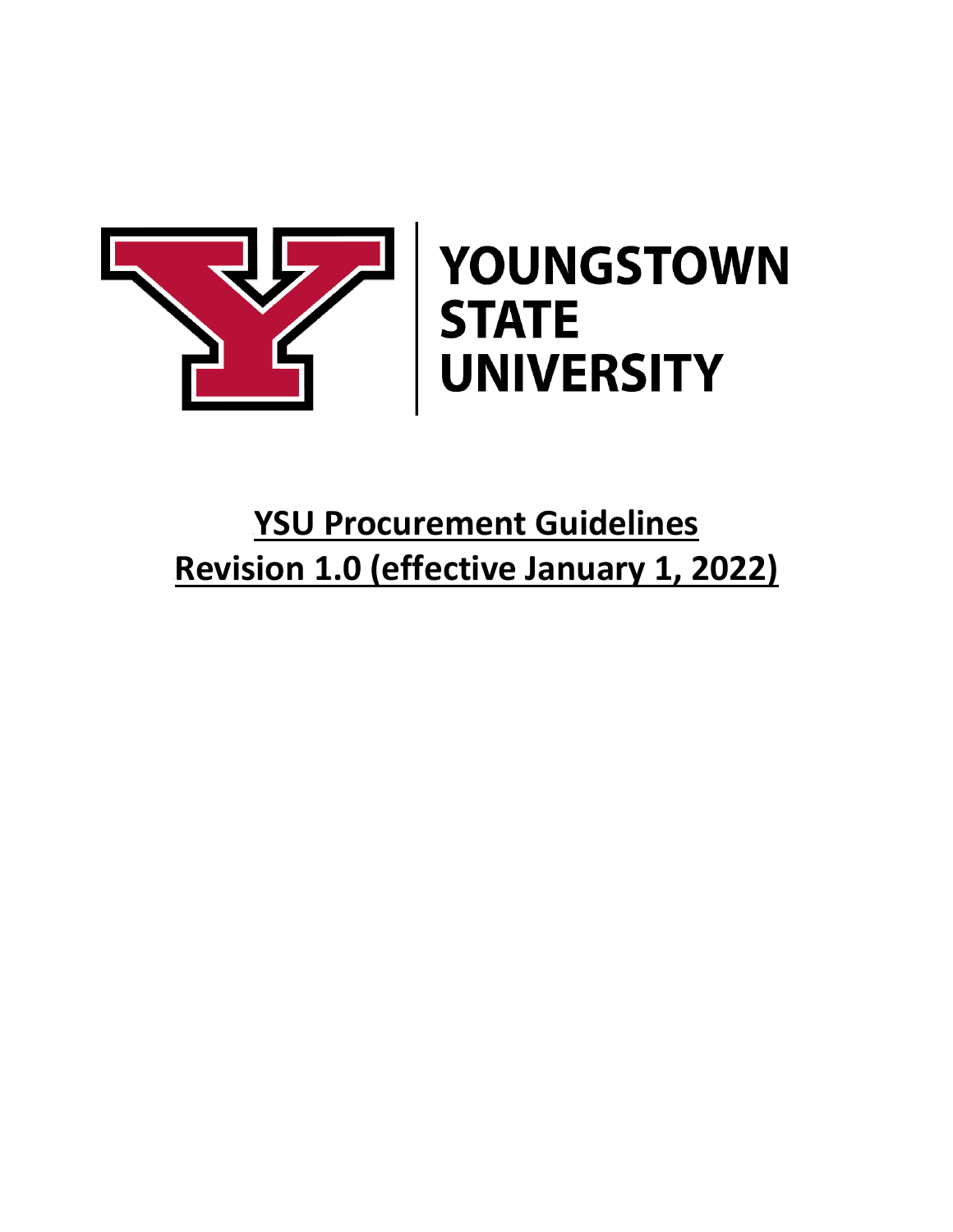# **Table of Contents**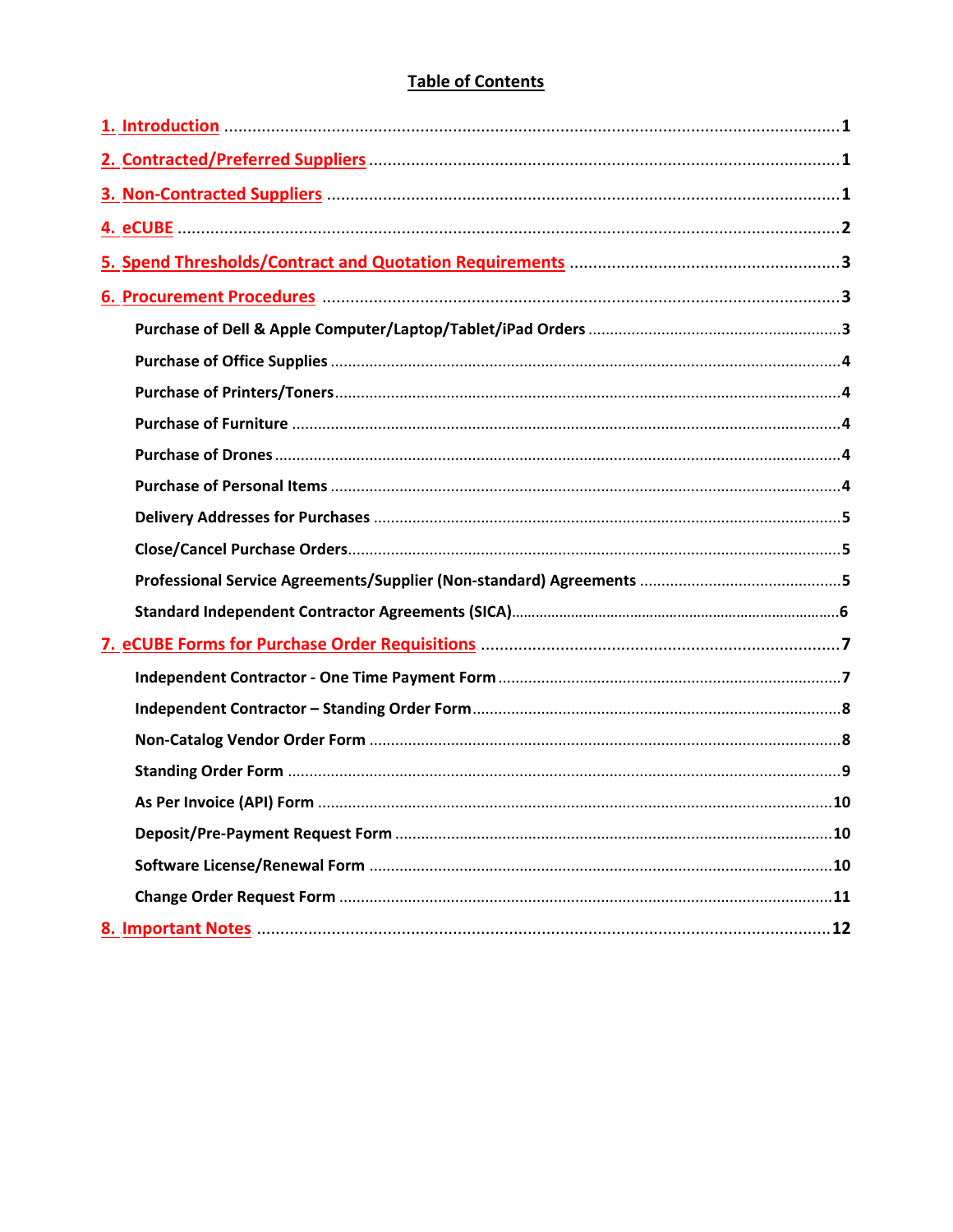# <span id="page-2-0"></span>**1. Introduction**

- Per [University Board Policy No. 3356-3-01](https://cms.ysu.edu/administrative-offices/university-policies/3-budget-and-finance)., Procurement Services is charged with the oversight of all purchasing including compliance with applicable codes of ethics as well as federal, state and local laws and regulations.
- These guidelines apply to all purchases regardless of the fund used unless the specific source of the funding is more restrictive. Please contact Grants Accounting at [GrantsAcct@ysu.edu](mailto:GrantsAcct@ysu.edu). for grant related questions.
- Prior Fiscal Year Funds are not to be used for any Current Fiscal Year purchases. All Purchase Orders must stay within the University's fiscal year, July 1st through June 30th.
- No goods and/or services should be rendered without an approved purchase order and applicable contract/quotation documentation as noted below.
- Purchase requisitions for goods and/or services should be submitted to Procurement Services no later than two weeks in advance to ensure compliance with these guidelines and that the requests can be processed in a timely manner.
- Non-compliance may result in personal financial liability, suspension or cancellation of procurement privileges, and/or personnel actions.

# <span id="page-2-1"></span>**2. Contracted/Preferred Suppliers**

- Board Policy 3356-3-01 requires all purchases for goods and services for which there is an existing university contract or a group purchasing price agreement (GPO) with one or more preferred suppliers must be made from these suppliers.
- Here is the website link for: [preapproved university contracts for listed goods/services](https://ysu.edu/procurement-services/procurement-vendor).
- If there is no existing university contract available, Procurement Services can assist in locating competitive suppliers on contract through the State of Ohio term schedule, general services administration schedule, inter-university council purchasing group, or other group purchasing organization ("GPO") pricing agreements.
- Procurement Services can assist with the entire purchasing process for department items/services not available through a university contract supplier. This includes identifying suppliers, request for proposal/quotation, negotiation and establishing a contract.

#### <span id="page-2-2"></span>**3. Non-Contracted Suppliers**

• Purchases for goods and/or services for which there are no existing university contracts or group purchasing price agreements are subject to the spend thresholds/contract and quotation requirements in section 5 below.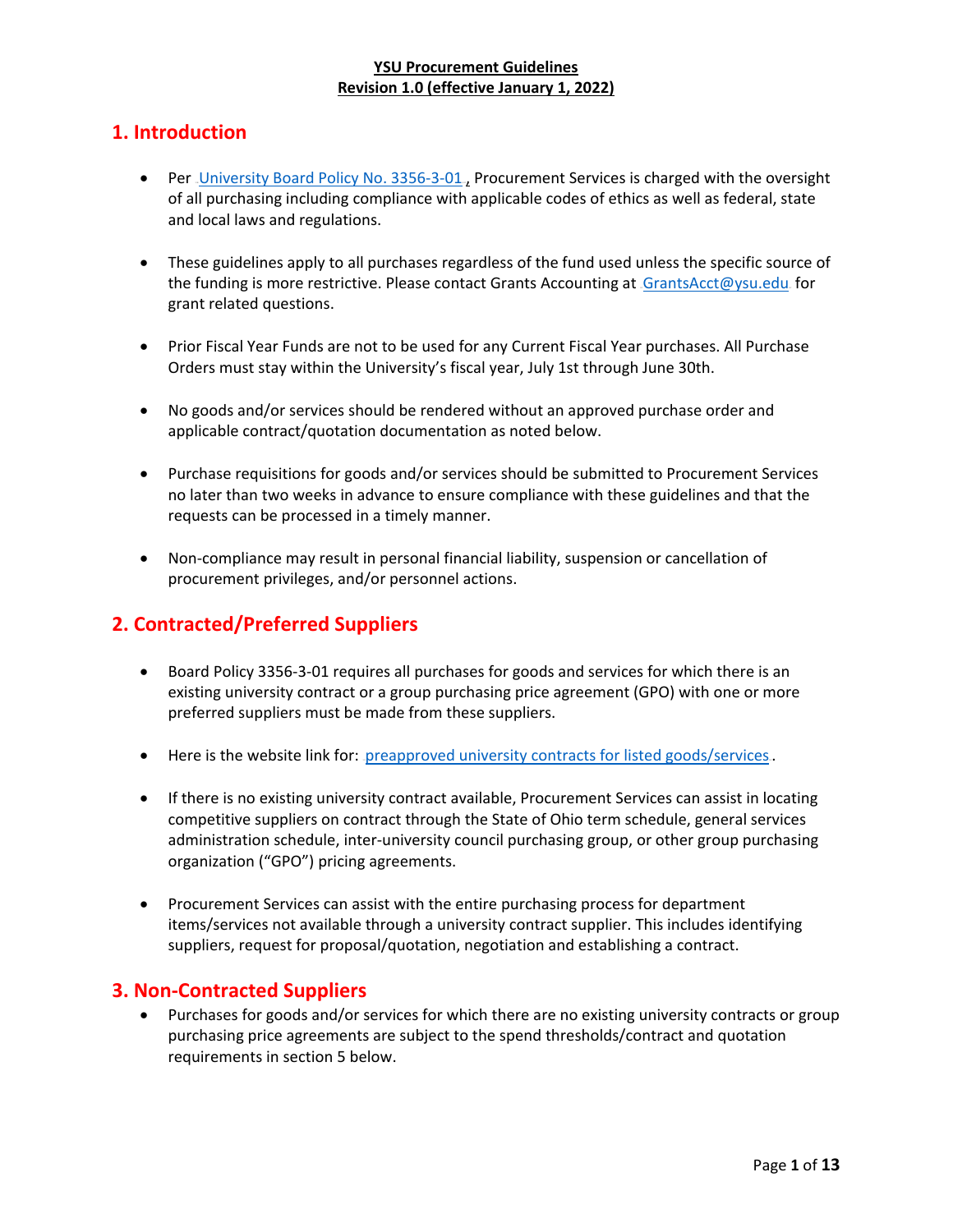- $\bullet$  If you cannot locate a preapproved contracted supplier in eCUBE for goods/services, a New [Vendor Request](https://ysu.edu/procurement-services/new-vendor-information) must be submitted prior to the requisition.
- Additionally:
	- $\circ$  Comparison quotes may need to be obtained or a competitive event may be required to source goods/services based upon the spend threshold. Comparison quotes and competitive events are not required for designated goods/services with [University](http://cms.ysu.edu/administrative-offices/procurement-services/procurement-vendor)  [contracted suppliers.](http://cms.ysu.edu/administrative-offices/procurement-services/procurement-vendor)
	- $\circ$  For goods and services below \$1,000 in value that are not under a university contract or on a Group Purchasing Organization (GPO) Pricing Agreement, the PCard may be used for purchasing these items. See the [PCard Guidelines](https://cms.ysu.edu/administrative-offices/procurement-services/pcard-program) for additional information and restrictions.

#### <span id="page-3-0"></span>**4. eCUBE**

- [eCUBE](http://web.ysu.edu/gen/ysu/eCUBE_m826.html) is YSU's procurement management system for effective purchase-to-pay cycle while ensuring all purchase requisitions, purchase orders and invoices requests are tracked in a single system with complete tracing of purchasing request/approval history and supporting documentation.
- When entering a requisition, make sure the proper documentation is attached to the correct eCUBE form, and be sure it matches current quotation(s), etc. showing what will be purchased and the cost. **(Do NOT attach invoices)**
- If a purchase requisition is NSF (Non-Sufficient Funds) in the final stages, Procurement Services will notify the department of the issue and the department has 30 days to correct the NSF condition AND notify Procurement Services or the order will be cancelled.
- eCUBE attachments must be in pdf format for the system to send them along with the purchase orders. Other attachment types are acceptable, but unable to be sent through the eCUBE system.
- The internal note section should be used to clarify a purchase or external notes to send the note to the Supplier.
- New supplier information or changes in supplier information must follow [the](http://cms.ysu.edu/administrative-offices/procurement-services/new-vendor-information) instructions on the [New Vendor Information website](http://cms.ysu.edu/administrative-offices/procurement-services/new-vendor-information). Please use the most current [New Vendor Information](http://cms.ysu.edu/sites/default/files/documents/administrative-offices/procurement-services/vendoronepage.pdf) [Request Form](http://cms.ysu.edu/sites/default/files/documents/administrative-offices/procurement-services/vendoronepage.pdf). along with JRS W-9 Form.. Both completed forms must be uploaded to the secure website at \_[New Vendor Upload](https://ysd.ysu.edu/newvendor).
- A fixed asset item purchase (single item over \$5,000-ex: equipment) cannot be included on the same requisition as a non-fixed asset item purchase (ex: supplies). Only exception is when there are separate components that go together to make one item over \$5,000.
- See [eCUBE Quick Reference Guide](https://cms.ysu.edu/sites/default/files/documents/administrative-offices/procurement-services/eCUBEQuickRefGuide.pdf) for additional information.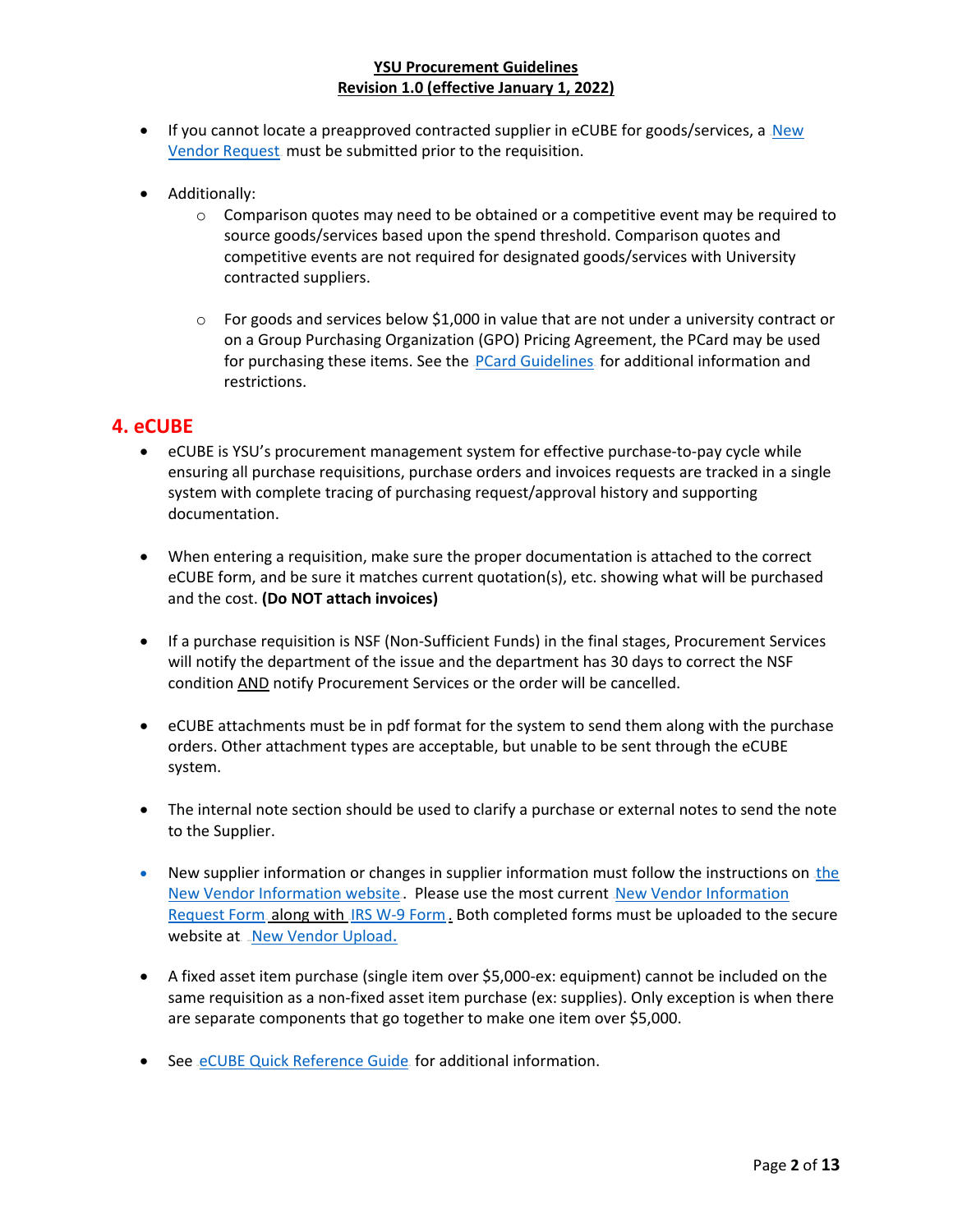# <span id="page-4-0"></span>**5. Spend Thresholds/Contract and Quotation Requirements**

#### **Goods and Services**

- \$0 \$24,999 Requires a written quotation from the selected supplier, no requirement for 3 written quotations.<sup>1, 2, 3, 4</sup>
- \$25,000 \$49,999 Requires 3 written quotations<sup>2,4</sup>
- $\bullet$  \$50,000 or greater Formal Competitive Event<sup>2</sup>
- Note: All services from business \$1,000 or more requires PSA<sup>3</sup>; All services from individuals, independent contractors, require Standard Independent Contractor Agreement ("SICA") regardless of dollar amount<sup>3</sup>

#### **Software**

- All software requires a written agreement with the supplier, regardless of spend amount o Written agreements need to be approved by general counsel.
- See Section 7 regarding software license purchase/renewal for additional details
- All software purchases need to be approved by IT prior to purchase.
- Software cannot be procured on a commercial card.

#### **Construction/Renovation Projects**

- \$1,000 or more requires  $PSA<sup>3</sup>$
- \$50,000 \$214,999 Requires 3 written quotations or letterhead bid² (excludes professional design services)
- $\bullet$  \$215,000 or greater Requires formal competitive event<sup>2</sup>

<sup>1</sup> For purchases under \$25,000 and not available through a University contracted supplier or a group purchasing organization ("GPO") agreement, only one written quote is required to be included with the requisition. However, although not required, multiple quotes may be obtained.

<sup>2</sup> Goods and/or services purchased on an existing University contract do not require additional quotes or Formal Competitive Events regardless of the thresholds. (See [University Policy No. 3356-3-01](https://cms.ysu.edu/administrative-offices/university-policies/3-budget-and-finance).). <sup>3</sup> For more detail including applicable forms to use, refer to Guidelines on the Contract Management [webpage.](https://cms.ysu.edu/administrative-offices/procurement-services/contract-management)

 $4$  This only applies to purchases with grant funds where the grant award was made November 13, 2020 or later. For grant fund purchases where the grant award was made prior to November 13, 2020, the threshold requirement of 3 written quotations remains unchanged at \$10,000-\$49,999.

#### <span id="page-4-1"></span>**6. Procurement Procedures**

#### **Purchase of Dell & Apple Computer/Laptop/Tablet/iPAD**

- All new computer, laptop and tablet orders should be initiated through the Service Level [Agreement Program](https://ysu.teamdynamix.com/TDClient/Requests/ServiceDet?ID=26244) in IT.
- Special orders (such as grant purchases, research projects, or special configurations) *must* be initiated through IT Customer Service. E-Mail [servicedesk@ysu.edu](mailto:servicedesk@ysu.edu). and request a quotation.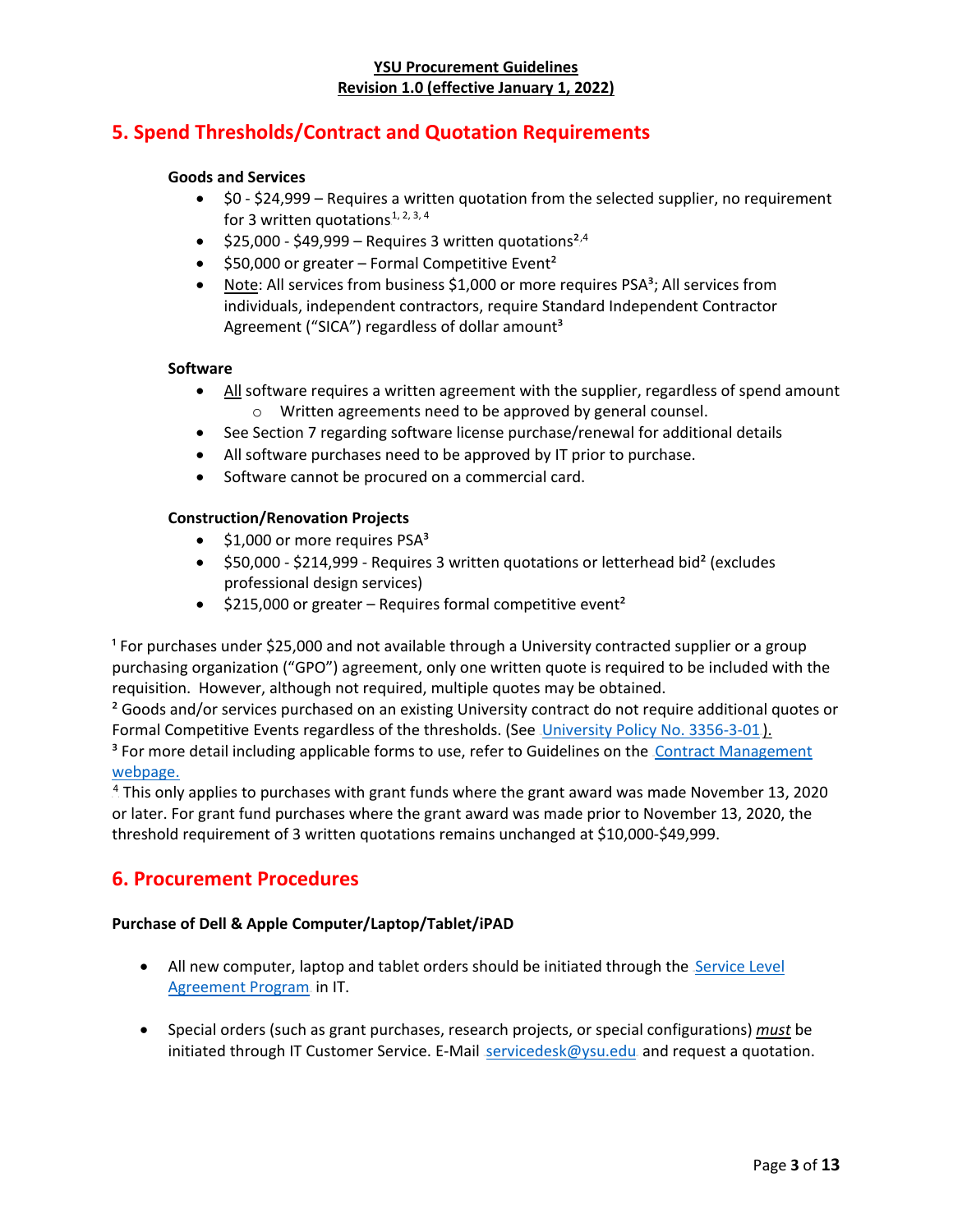- The Brown Enterprise Solutions eCUBE punchout should be used for all Dell devices. The Apple eCUBE punch out should be used for all Apple devices.
- Computers must be charged to account code 701140 Non-Instructional Computers & Printers or 701141 Instructional Computers & Printers Only.

#### **Purchase of Office Supplies**

• Office supplies must be ordered through the eCUBE contract punch-out catalogs unless items are not available from these suppliers. Use the Non-Catalog Vendor Order if the items are not available from these suppliers.

#### **Purchase of Printers/Toners**

• Printers and Toners must be purchased through Information Technology Maintenance Services (ITMS) by contacting the Tech Desk through a work order in the [Service Catalog](https://ysu.teamdynamix.com/TDClient/Requests/ServiceCatalog).

#### **Purchase of Furniture**

- All furniture should be purchased through either the eCUBE contract punch-out catalogs (Ohio Desk/HON) or an approved Supplier (See [Furniture Standards](https://cms.ysu.edu/administrative-offices/procurement-services/standards) or contact Procurement Services at [procure@ysu.edu](mailto:procure@ysu.edu) for assistance).
- A supplier quotation is required, regardless of the amount. (Note: Furniture is not to be purchased on PCard.)

#### **Purchase of Drones**

• For drone purchases, please contact [Environmental and Occupational Health and Safety](https://cms.ysu.edu/administrative-offices/eohs/environmental-and-occupational-health-and-safety). See [University Policy 3356-4-44](http://cms.ysu.edu/administrative-offices/university-policies/4-facilities). Unmanned Aircraft.

#### **Purchase of Personal Items**

- Personal purchases are unallowable, regardless of the method of purchase (PCard, eCUBE, Purchase Order, etc.
- Examples of unallowable personal items may include:
	- $\circ$  General cleaning supplies for business use (given janitorial services are provided): paper towels, window cleaner, disinfectant wipes, disinfectant surface cleaner, carpet cleaner, trash bags, mops, swiffers, vacuum cleaners, etc.
	- o Appliances: refrigerators, microwaves, coffee equipment, water coolers, etc.
	- o Kitchen supplies: dish soap, plates, napkins, silverware, etc.
	- o Hand sanitizer, lotion, tissues, first aid/ medical supplies, pain relievers, heaters, fans, air purifiers, etc.
	- o Decorations for offices, celebrations, etc.
	- $\circ$  Personal food and drink items for general offices: snacks, drinking water, soda, coffee and coffee supplies, etc.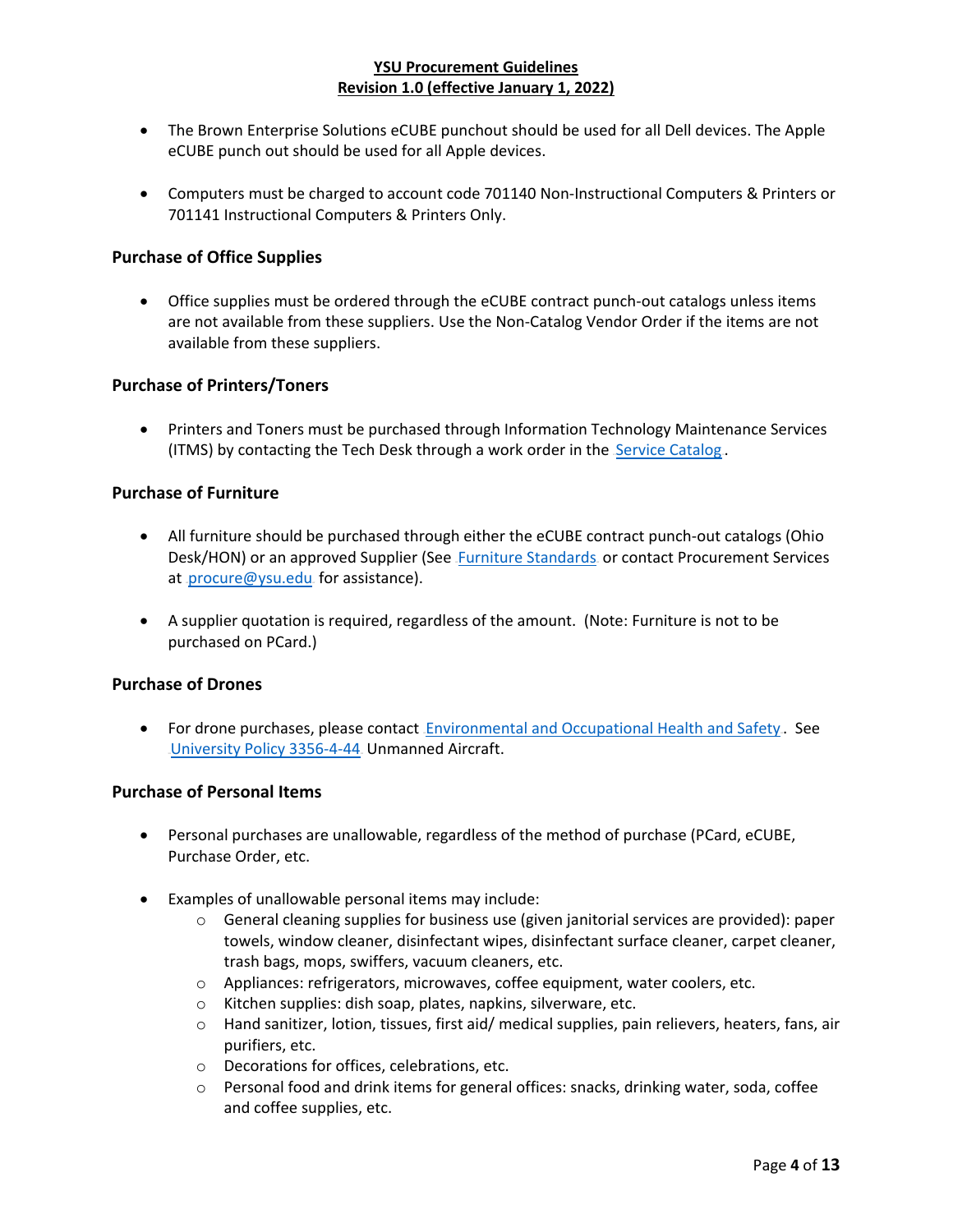- The purchase of items that appear to be personal in nature, require a written justification of business purpose, and preapproval by Procurement Services. Requests can be made by emailing [procure@ysu.edu](mailto:procure@ysu.edu).
- Special janitorial service requests can be requested through janitorial, via email at [janitorial@ysu.edu](mailto:janitorial@ysu.edu).
- For additional requirements of disinfectant and surface cleaning supplies, hand sanitizers, paper towels, etc. requests should be processed through [EOHS](https://ysu.edu/eohs).

#### **Delivery Addresses for Purchases**

- All Office Supply **delivery addresses** should be listed for direct delivery to the departments, per the agreements with the suppliers. All other orders should have Central Receiving ship-to addresses (Central Receiving, YSU, 235 West Rayen Avenue, Youngstown, Ohio 44555), with the exception of furniture or large freight items that require direct delivery.
- Departments are encouraged to enter their own receipt upon delivery of goods and/or services. Delivery Services will make every effort to enter a receipt for items that are delivered to Central Receiving.
- Note: *Deliveries to any non-YSU location are unallowable* without a prior written exception attached to the eCUBE form.
- Any orders for chemicals, medication, or potentially hazardous materials, must have the product flag set on the requisition and the shipping address needs to be YSU Central Receiving.

#### **Close/Cancel Purchase Orders**

- Review all Open Purchase Order throughout the year (especially standing orders) for completion.
- If an order needs to be cancelled or closed, enter a comment on the purchase order, add email recipient, search and select [acctspay@ysu.edu](mailto:acctspay@ysu.edu). (hint – type acctspay in the email field), then click "Add Comment".

#### **Professional Service Agreements/Supplier (Non-standard) Agreements**

- There are two options for service agreements with YSU. **The preferred option is use of the YSU Professional Service Agreement (PSA) as this has standard terms and conditions most favorable to YSU.** The other option is to use the supplier's agreement.
- Purchase requisitions for these agreements may be entered either on the Non-Catalog Vendor Order form if a single payment or the Standing Order form if multiple invoices will be submitted.
- Refer to the [Contract Management website](http://cms.ysu.edu/administrative-offices/procurement-services/contract-management) for more information.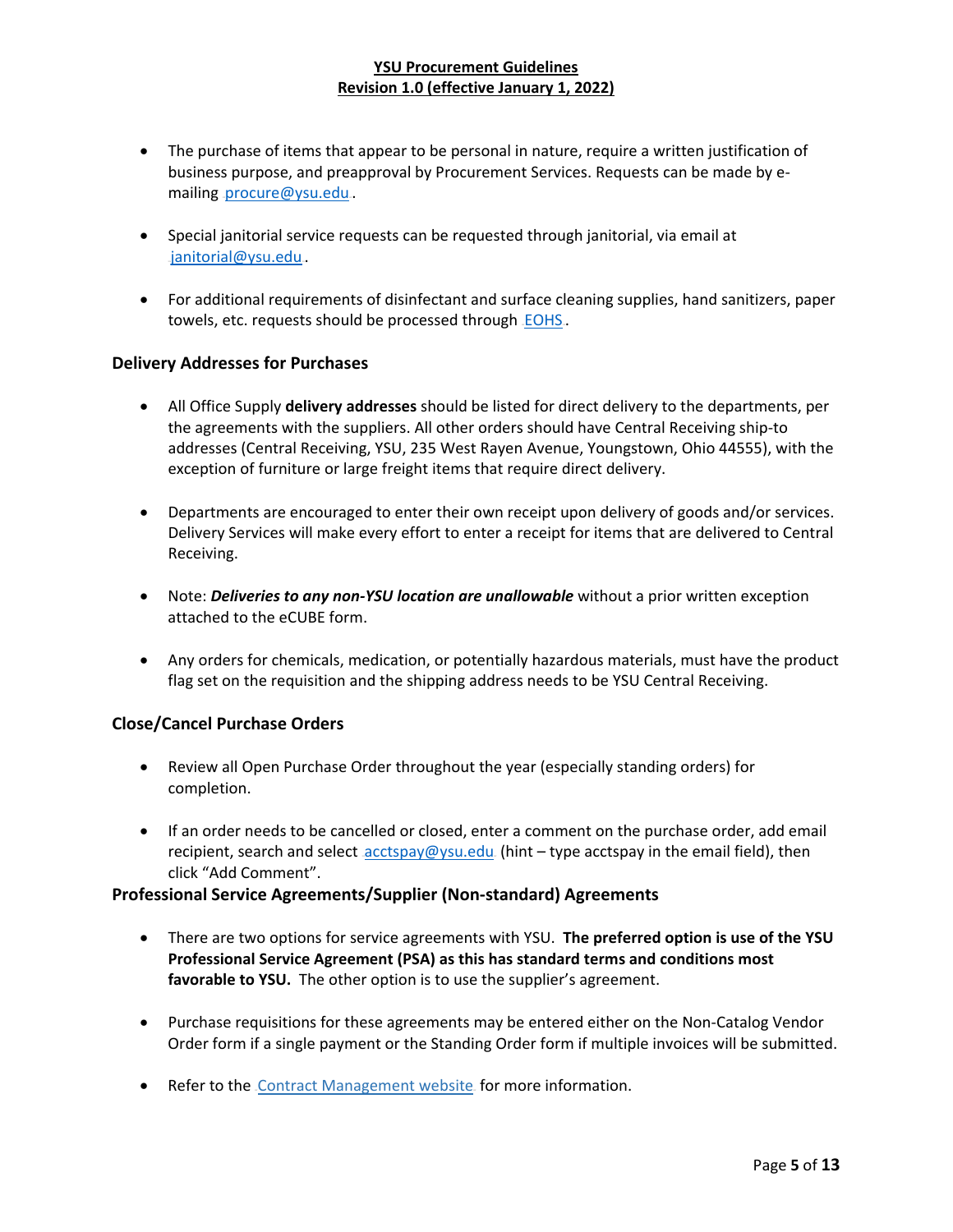- Any requisition for services or goods that includes a service component and is \$1,000 or more in total *MUST* be accompanied by the Professional Service Agreement (PSA) or supplier contract. The PSA needs to be for the full amount of the goods and services.
	- o **In addition to the PSA, the Statement of Work/Scope of Work or Quote should be included with the requisition.**
- Services include, but are not limited to, services performed on or off campus, renovations, installations, etc.
- Authorized signatories are designated by the Vice President for Finance and Business Operations. Standard Agreements include Standard Independent Contractor Agreements (SICAs) and PSAs.

The signature thresholds for Standard Agreements (PSAs and SICAs) are as follows:

| <b>Signature Approval Required</b>                  |
|-----------------------------------------------------|
| Associate Dean, Department Chair or Director        |
| Dean, Associate Provost or Associate Vice President |
| Division Area Officer                               |
| Vice President for Finance & Business Operations    |
|                                                     |

- The supplier's agreement can be substituted for a PSA. *The University may use the supplier's Agreement for software licenses/subscriptions and renewals*.
- The Supplier's agreement (Non-Standard Contract) regardless of dollar amount MUST be reviewed by Procurement and General Counsel, and signed by the Vice President of Finance & Business Operations before the requisition can be approved. Send **Non-Standard contracts to Procurement Services via email at** *[procure@ysu.edu](mailto:procure@ysu.edu)* Procurement Services will then coordinate the review process with General Counsel.
- To ensure compliance with state law, please encourage suppliers to use the standard PSA.
- The supplier should sign the agreement *before* the University representative. If submitting a supplier agreement, the agreement must be in a word document to allow General Counsel to make updates (red line).
- All completed documents need to be attached to the requisition in eCUBE. Refer to the Contract [Management website](http://cms.ysu.edu/administrative-offices/procurement-services/contract-management) for more information.
- Signed contracts, agreements, order forms, quotations, terms and conditions, or any other signed documents confirming an agreement of any kind, may not be sent to suppliers/contractors without a written purchase order.

#### **Standard Independent Contractor Agreements (SICA)**

- There are two options for SICA agreements with YSU.
	- o Single payment SICA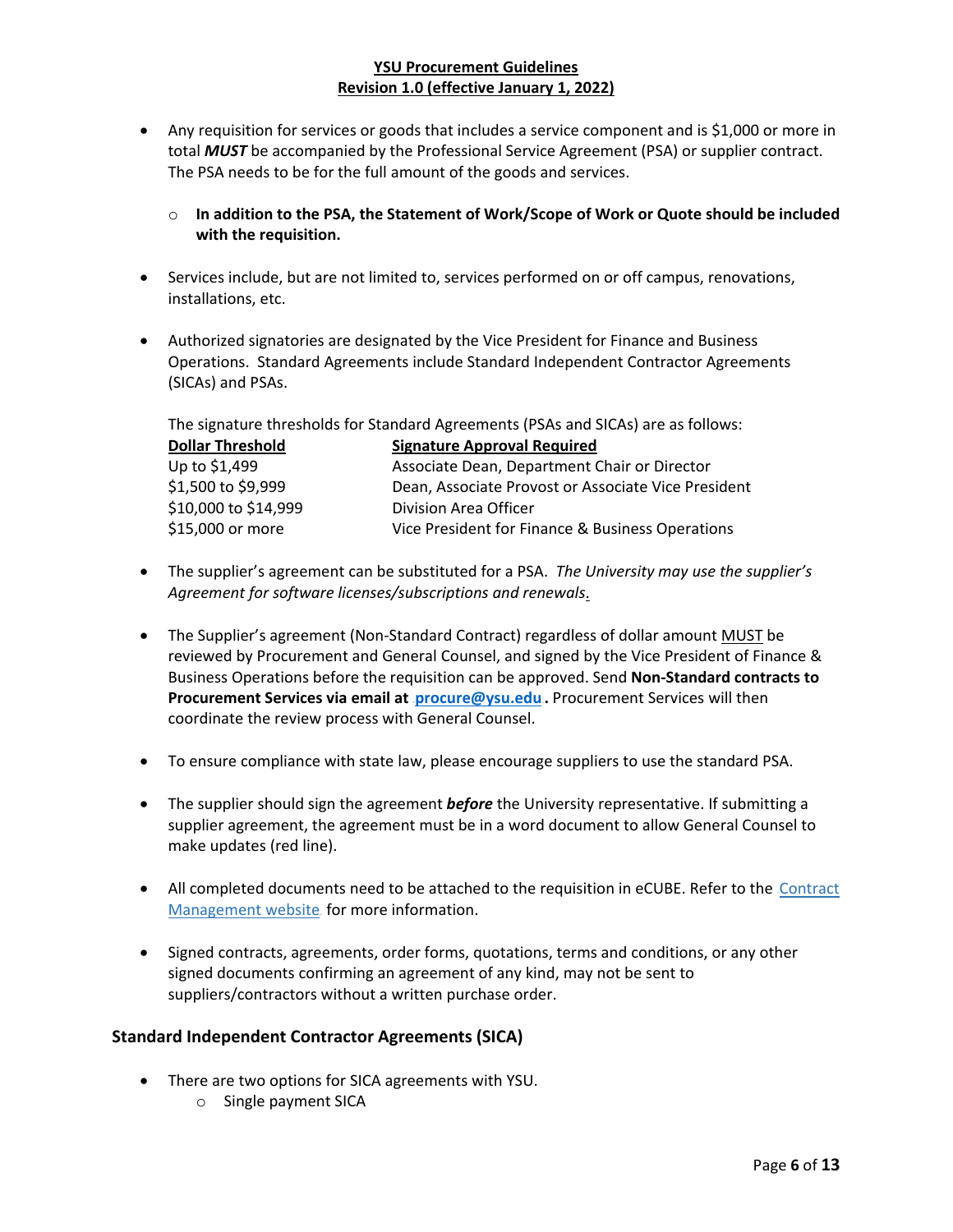- o Multiple payments SICA
- Purchase requisitions for these agreements may be entered either on the Independent Contractor – One Time Payment eCUBE form if a single payment will be made, or the Independent Contractor - Standing Order eCUBE form if multiple invoices will be submitted.
- Follow the directions on the [Contract Management website](https://cms.ysu.edu/administrative-offices/procurement-services/contract-management) Independent Contractor Guide.
- Departments should not collect social security numbers. Contractors should be directed to use the secured links in Procurement Services (W-9) and Human Resources (OPERS form).
- If a travel allowance is included in the agreement, the amount should be included in the total to be paid. Prepayment of travel expenses is generally unallowable.
- Authorized signatories are designated by the Vice President for Finance and Business Operations. Standard Agreements include Standard Independent Contractor Agreements (SICAs) and PSAs.

The signature thresholds for Standard Agreements (PSAs and SICAs) are as follows:

| <b>Dollar Threshold</b> | <b>Signature Approval Required</b>                  |
|-------------------------|-----------------------------------------------------|
| Up to \$1,499           | Associate Dean, Department Chair or Director        |
| \$1,500 to \$9,999      | Dean, Associate Provost or Associate Vice President |
| \$10,000 to \$14,999    | Division Area Officer                               |
| \$15,000 or more        | Vice President for Finance & Business Operations    |

- To ensure compliance with state law, please encourage suppliers to use the standard SICA.
- The contractor should sign the agreement *before* the University representative.
- All completed documents need to be attached to the requisition in eCUBE. Refer to the Contract [Management website](http://cms.ysu.edu/administrative-offices/procurement-services/contract-management) for more information.
- Signed contracts, agreements, order forms, quotations, terms and conditions, or any other signed documents confirming an agreement of any kind, may not be sent to suppliers/contractors without a written purchase order.

## <span id="page-8-0"></span>**7. eCUBE Forms for Purchase Order Requisitions**

#### **Independent Contractor - One Time Payment Form**

- This eCUBE form is utilized to order services from an independent contractor (individual) who will receive a one payment for services and travel expenses.
- Complete and attach Standard Independent Contractor Agreement (SICA) packet, OPERS form, and the SR-6/6E if applicable, to the eCUBE form. These documents can be found on the [Procurement Forms](http://cms.ysu.edu/administrative-offices/procurement-services/procurement-forms) webpage.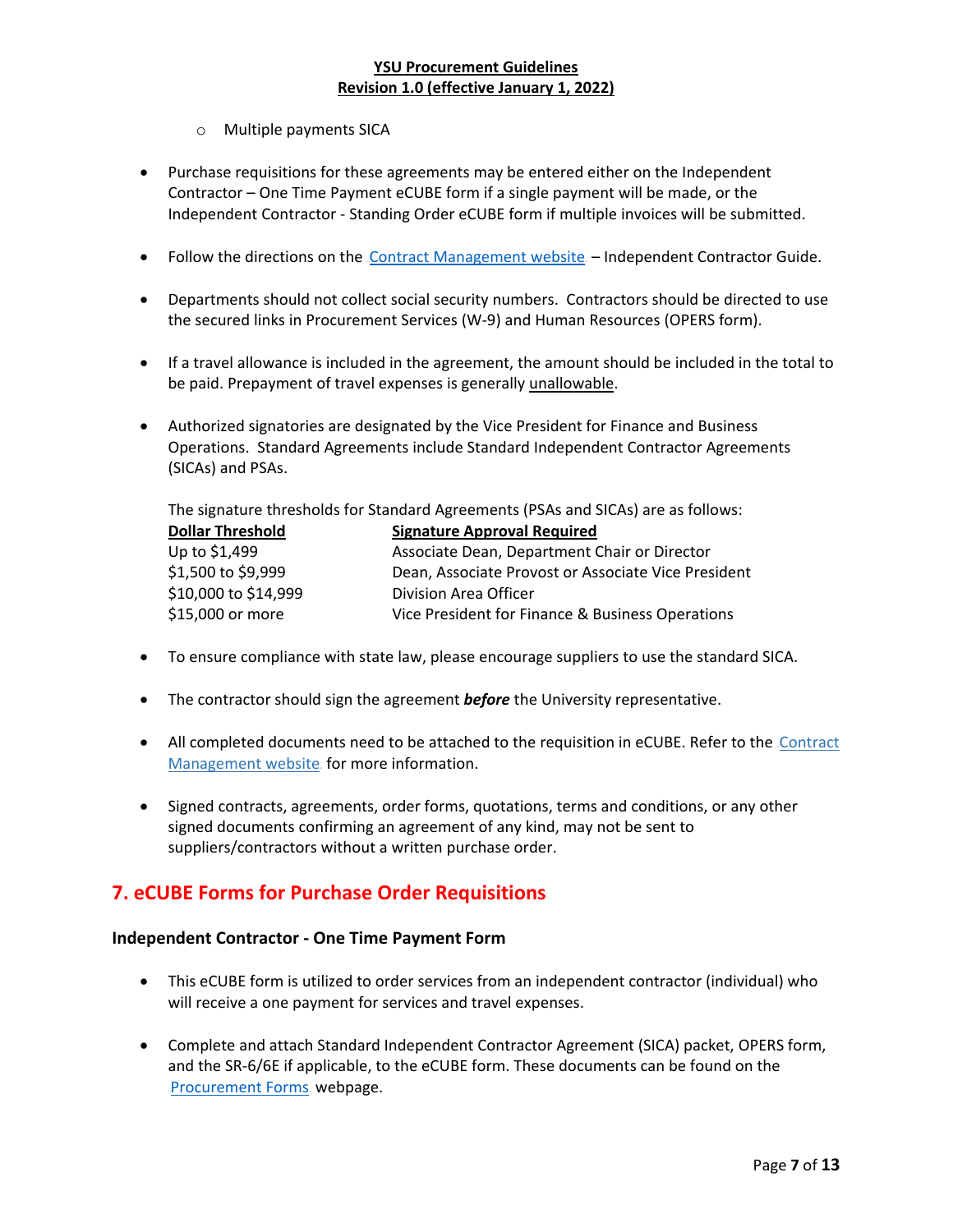- The completed eCUBE Independent Contractor One Time Payment form along with all required documentation attached, **must be submitted at least two weeks prior to commencement of any services**, to reasonably guarantee that payment can be made when requested. The paperwork must be completed and approved through all channels prior to commencement of any services.
- Once the purchase order has been issued, the system will automatically create an invoice and return it to the Financial Manager for approval in eCUBE based upon the 'supplier invoice date' that is placed into this eCUBE form.
- *DO NOT* approve the invoice for payment until *AFTER* goods and/or services have been rendered.

#### **Independent Contractor – Standing Order Form**

- This eCUBE form is utilized to order services from an independent contractor (individual) over a specified time period within the fiscal year.
- Follow the directions on the [Contract Management website](http://cms.ysu.edu/administrative-offices/procurement-services/contract-management) Independent Contractor Guide.
- Complete and attach SICA packet, OPERS form, statement of work, and the SR-6/6E, if applicable, to the eCUBE form. These documents can be found on the [Procurement Forms](http://cms.ysu.edu/administrative-offices/procurement-services/procurement-forms). webpage.
- The completed eCUBE Independent Contractor Standing Order form along with all required documentation attached, **must be submitted at least two weeks prior to commencement of any services**, to reasonably guarantee that payment can be made when requested. The paperwork must be completed and approved through all channels prior to commencement of any services.
- Accounts Payable must receive an invoice for each payment request against the Standing Order throughout the time period. The invoice must include the Purchase Order number and be submitted to accounts payable at [acctspay@ysu.edu](mailto:acctspay@ysu.edu).
- Each invoice will route to the Financial Manager for approval in eCUBE. The supplier's invoice will be attached in eCUBE by Accounts Payable. The Financial Manager should click on the attachment to open the invoice and review prior to approval.
- *DO NOT* approve the invoice for payment until *AFTER* goods and/or services have been rendered.

#### **Non-Catalog Vendor Order Form**

• Use this eCUBE form to order goods or services from suppliers that are not on our contract catalog links.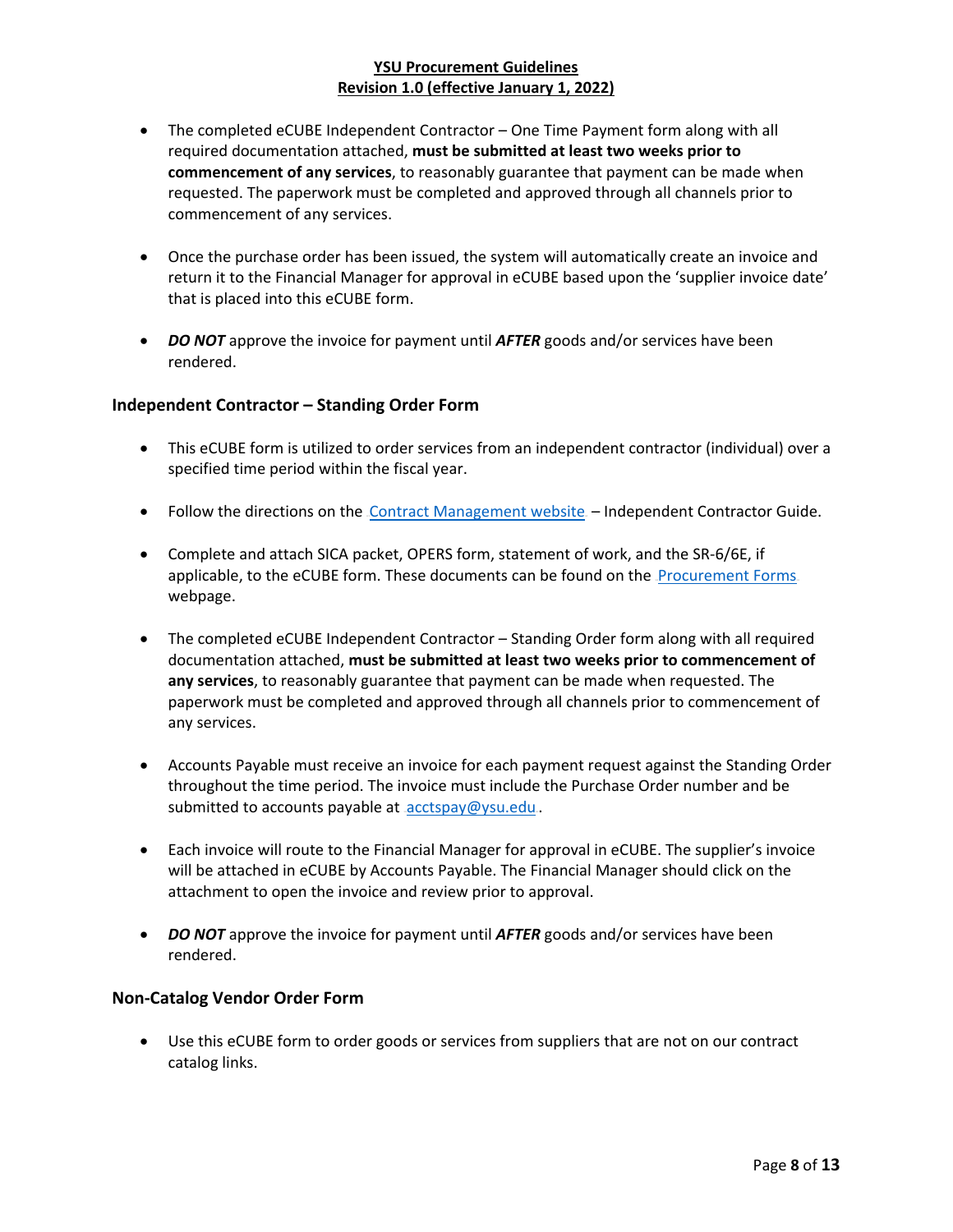- A written quotation/statement of work/contract/agreement must be included with all noncatalog vendor order form requisitions.
	- o Refer to section 5 "Spend Thresholds/Contract and Quotation Requirements" for specific document requirements, based upon spend type and spend threshold.
- All information needs to be completed for orders using the non-catalog form. Some items may be from an online catalog. Make sure the correct current pricing is obtained, manufacturer catalog numbers, and any discounts. If the quote does not match the requisition, then the requisition will be delayed, returned or rejected.
- In the description box, describe the goods/services being ordered, do not reference the quote number. This box is strictly for item descriptions. Reference the quote in the notes area.
- E-Mailed quotes must contain the supplier's name, description of all items, and all estimated costs. Note: do not attach an e-mail file or a link as these cause system errors. Save as a PDF and attach.
- If there are more than 10-line items ordered, please use the Standing Order for Goods/Services form and just enter the grand total for 1 "Lot" of product. Be sure to attach a complete quotation in the external comment section of the eCUBE form.
- Be aware that if a quantity of 1 is utilized on a non-catalog order, the purchase order will close when the first invoice/receipt is entered. If multiple invoices will be submitted against an order that contains a quantity of 1, the Standing Order form will need to be utilized.
- If there will be more than 1 item and less than 10 items on a purchase order, please enter each item as it appears on the quote.
- Include any estimated shipping charges as a line item.
- The department and/or Central Receiving will enter a receipt when the items are received.
- The supplier must submit the invoice(s) to [acctspay@ysu.edu](mailto:acctspay@ysu.edu). for payment.

#### **Standing Order Form**

- Use this eCUBE form when multiple invoices may be submitted against a Purchase Order for services over a specified time period within the fiscal year.
- **Goods: Goods are not ordered on a standing order form unless, as noted above in the Non-Catalog Vendor Order form, more than 10-line items are being entered.**
- Enter the total dollar amount and applicable dates and attach any documentation to the eCUBE form.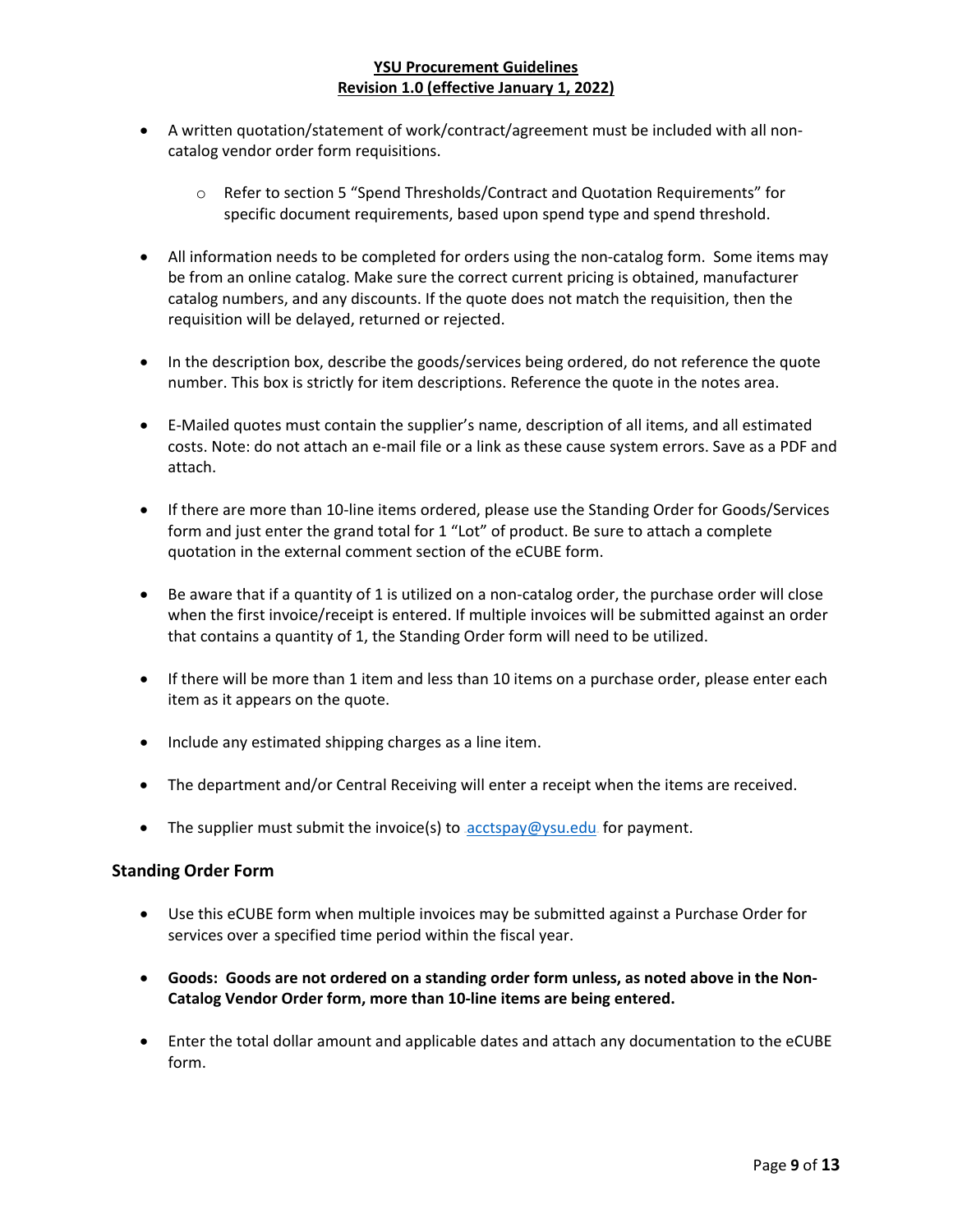- A written quotation/statement of work/contract/agreement must be included with all noncatalog vendor order form requisitions. Refer to section 5 "Spend Thresholds/Contract and Quotation Requirements" for specific document requirements, based upon spend type and spend threshold. (Note: Invoices should not be attached to this form, or it may be delayed/returned while Procurement Services contacts the individual preparing the requisition to amend the issue.)
- The supplier must submit the invoice(s) to [acctspay@ysu.edu](mailto:acctspay@ysu.edu). for payment.
- Each invoice will route to the Financial Manager for approval in eCUBE. The supplier's invoice will be attached in eCUBE by Accounts Payable. The Financial Manager should click on the attachment to open the invoice and review prior to approval.
- **The contract may be for multiple years but the purchase order cannot extend beyond the current fiscal year** and only invoices related to that fiscal year will be posted against the purchase order.

#### **As Per Invoice (API) Form**

- This eCUBE form is *restricted* to certain types of purchases including but not limited to; Dues/Memberships, Subscriptions, Permits, Rentals, Emergency Purchases and other qualified purchases.
- If there is an invoice for payment that does not meet the criteria above and does not have a purchase order, then the "other" button can be selected and the explanation why a purchase order was not issued prior to the purchase must be included.
- Improper usage of this API form will be monitored for non-compliance with purchasing procedures, and will be communicated to the department and the supplier by Procurement Services.

#### **Deposit/Pre-Payment Request Form**

- Use this eCUBE form if the supplier requires a pre-payment/deposit and will not submit an invoice. Examples include but are not limited to permits, performances, lectures, rentals, international study abroad payments (Insurance, touring, lodging, ground transportation, etc.).
- All required contract documents and/or any supporting documentation must be attached to the eCUBE form.
- A separate requisition should be entered for any balance due and the supplier must invoice.

#### **Software License/Renewal Form**

• This eCUBE form should be utilized when purchasing/renewing software licenses, subscriptions, maintenance agreements, etc.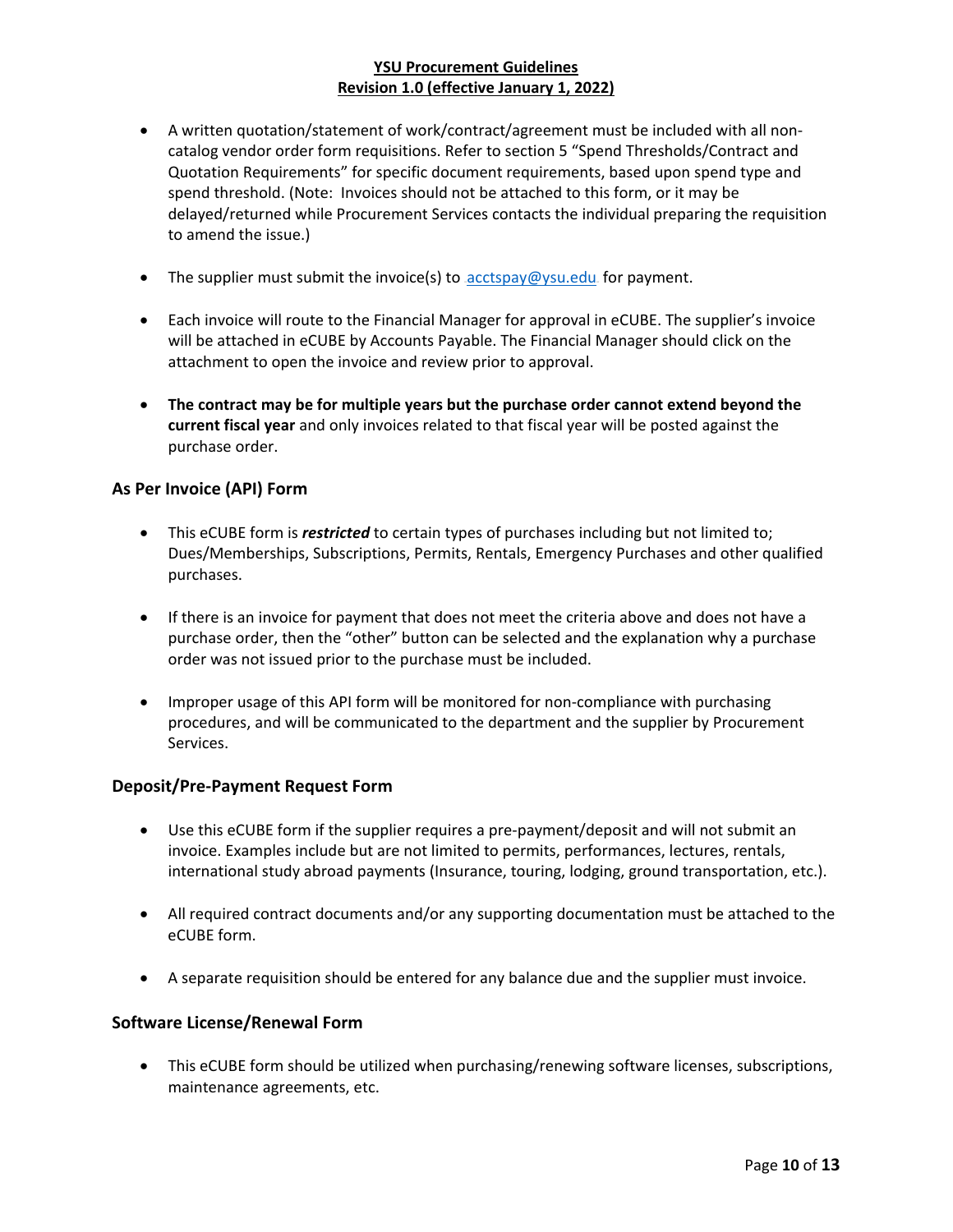- Please do not change the commodity code of 43230000.
- Use account code 701855 Software licenses and fees.
- After approval by the Financial Manager, the requisition will route to IT Services. For purchases of \$10,000 or more and/or when the software contains sensitive/personal data the approval process may be extensive in order to address audit compliance guidelines. For a select few requests that require SOC2 review, this process may take as long as 8-10 weeks upon supplier submission of their SOC report. For questions, please contact IT at [security@ysu.edu](mailto:security@ysu.edu). for more information.
- All new software licenses, renewals, maintenance agreements must be sent to Procurement Services ([procure@ysu.edu](mailto:procure@ysu.edu)) and General Counsel for review before final YSU signature approval. Please put an internal comment on the purchase requisition noting that the agreement has been sent to General Counsel and Procurement Services for review. A YSU PSA should not be substituted for a Software License Agreement.
- If there is a current agreement signed by the Vice President of Finance and Business Operations, please attach it to the eCUBE software license/renewal form for reference.
- **The contract may be for multiple years but the purchase order cannot extend beyond the current fiscal year** and only invoices related to that fiscal year will be posted against the purchase order.

#### **Change Order Request Form**

- Use this eCUBE form to request Procurement Services make changes to an existing Purchase Order. This may be an increase or decrease in price or quantity.
- The request must include the amount to increase or decrease the purchase order, if applicable, along with the new total in the detail box on the change order request.
- The FOAP on the change order **cannot** be different than the original order. If the FOAP is different, a new requisition will need to be entered and a change order cannot be processed.
- If the remaining invoices in a fiscal year are anticipated to total less than the remaining encumbrance on a purchase order, a decrease to the order may be requested to free up funds for other needs.
- If the invoice for payment is the final invoice, request Accounts Payable close the purchase order after payment via a comment on the purchase order in eCUBE and submit the invoice to acctspay@ysu.edu.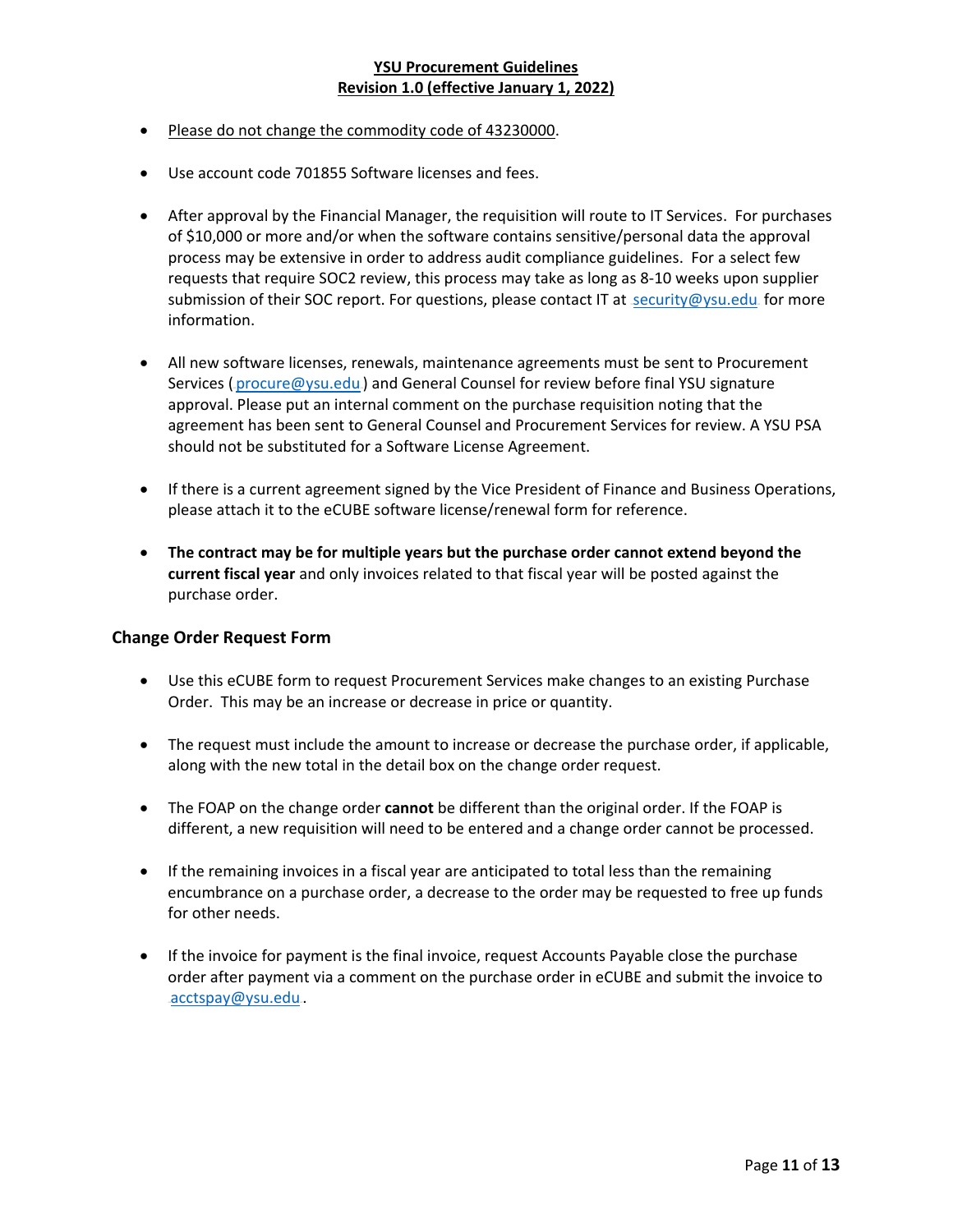## <span id="page-13-0"></span>**8. Important Notes**

- Certain states have agreed to grant YSU a tax exemption. See Sales Tax Reciprocal [Agreements by State](https://ysu.edu/procurement-services/sales-tax-reciprocal-agreements-state). under Procurement Services.
- All invoices and credit memos should reference the purchase order and be sent by email to accounts payable at  $arctspav@ysu.edu$  by either the department or supplier.
	- $\circ$  Invoices should not be attached to purchase requisitions, since they represent goods/services that have already been rendered. No goods and/or services should be rendered without an approved purchase order and applicable contract/quotation documentation as noted below.
- .D perating Expense Account Code Descriptions. are listed on the Controller's website.
- .[Commodity Codes](http://cms.ysu.edu/administrative-offices/procurement-services/ecube) and Descriptions. are listed on the Procurement Services website.
- Construction/Renovation projects must be managed by Facilities. See [University Policy 3356-4-](https://cms.ysu.edu/administrative-offices/university-policies/4-facilities) [15](https://cms.ysu.edu/administrative-offices/university-policies/4-facilities). for more information.
- There can only be one supplier per purchase requisition, as there can only be one supplier per purchase order.
- Only Procurement Services shall distribute purchase orders and associated documents (contracts). Suppliers **must** receive an approved Purchase Order **before** goods are ordered and/or services are provided. No verbal orders are permitted.
- **Business Related Expenses (BRE)**
	- Must use Account Code 701330 (Business-Related & Entertainment expense).
	- Must comply with [BRE Guidelines](http://cms.ysu.edu/sites/default/files/documents/administrative-offices/procurement-services/BRE_Guidelines.pdf) and include all supporting documentation (forms, receipts, etc..)
	- BRE form and **written quote** must be attached to the requisition and the business purpose must be clearly documented on the BRE form.
	- The requisition must be entered and approved before the event takes place.
- **Chartwells (On Campus Catering)**
	- All Chartwells catered orders must be entered through the punch-out catalog in eCUBE.
	- All on-campus catering with a value of \$100 or higher must be done through Chartwells.
	- All food orders under \$100 are meant for prepackaged items, regardless of the food supplier/s. Perishable foods are not permitted.